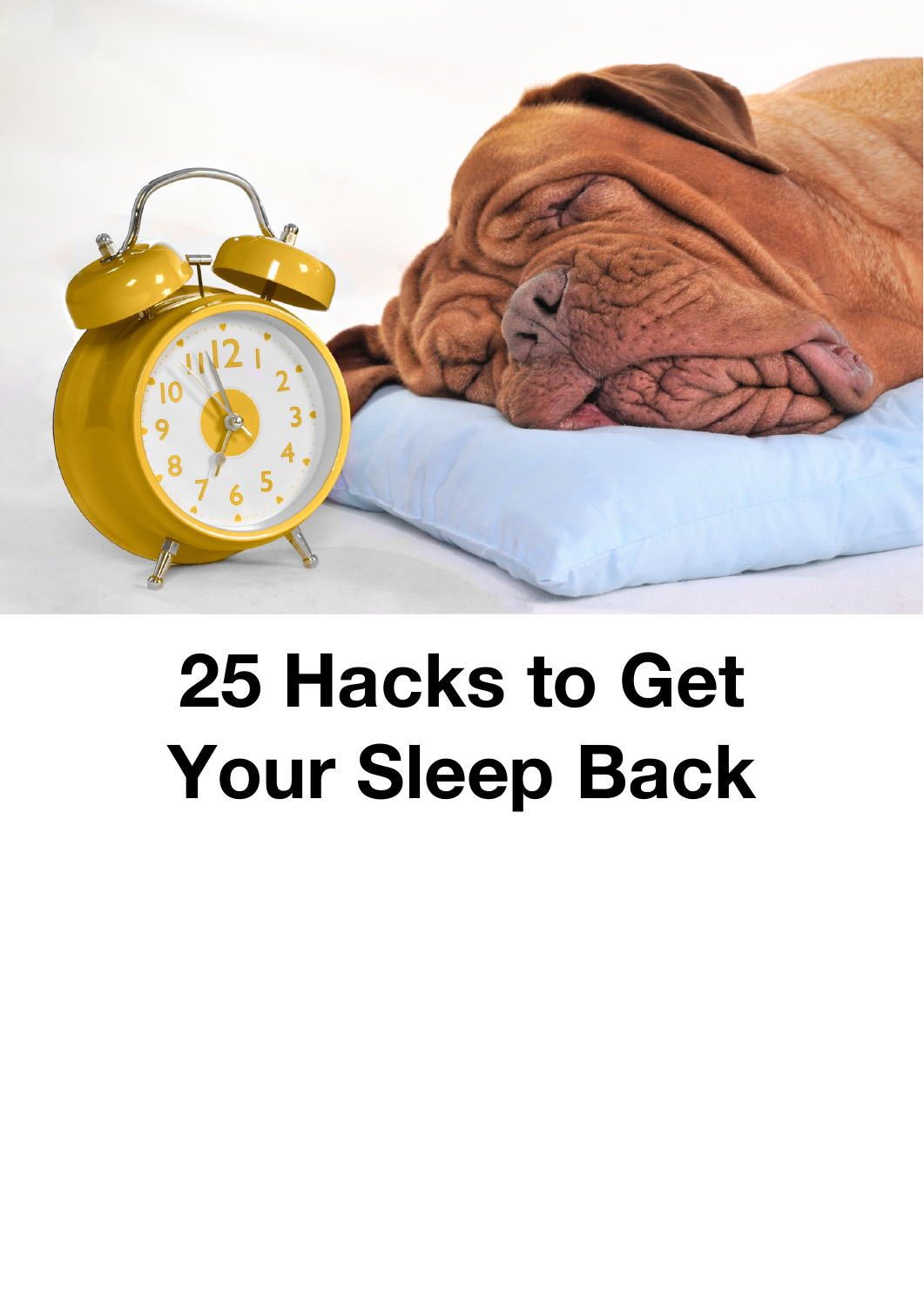# **25 Hacks to Get Your Sleep Back**

Getting a good night's sleep is mandatory for great performance, faster recovery, and proper brain function, amongst other things. When I work with clients, no matter if they are a high ranked athlete or a regular employee, I start their journey to "Faster, Leaner, and Stronger" with their sleep.

#### **Nothing replaces a good night of sleep.**

It's not a secret that optimal sleep will help you to be healthier and optimize every metabolic process in the body. Sleep optimizes your growth hormone and testosterone production, improves insulin sensitivity, decreases inflammation, and promotes better recovery. Unfortunately, it seems that it is getting harder for people to fall asleep and to maintain that state of mind and body. According to Phillips annual global sleep survey of adults from 12 countries, 8 out of 10 adults in 2019 were facing challenges to getting a good night's sleep (1).

Unhealthy sleep and sleep deprivation are linked to a lot of health problems, including heart disease, depression, brain damage, and lower life expectancy. Every year there are more studies showing direct correlation between short sleep duration and obesity in people of all ages. (2-9)

# **25 HACKS TO ACHIEVE BETTER SLEEP QUALITY**

While a lot of people are suffering from insomnia, not many can find a solution to achieve a restful night of sleep. Here are 25 hacks to get your sleep back on track. I strongly encourage you to explore and apply them in your practice.

## 1. **Start in the morning!**

Getting exposed to an outdoor light right after waking up and during the day is crucial for a good quality sleep! The light is a primary signal that is guiding all biological programs in the body. Your circadian rhythm is set by light exposure during the day and darkness during the night. (10, 11) When the suprachiasmatic

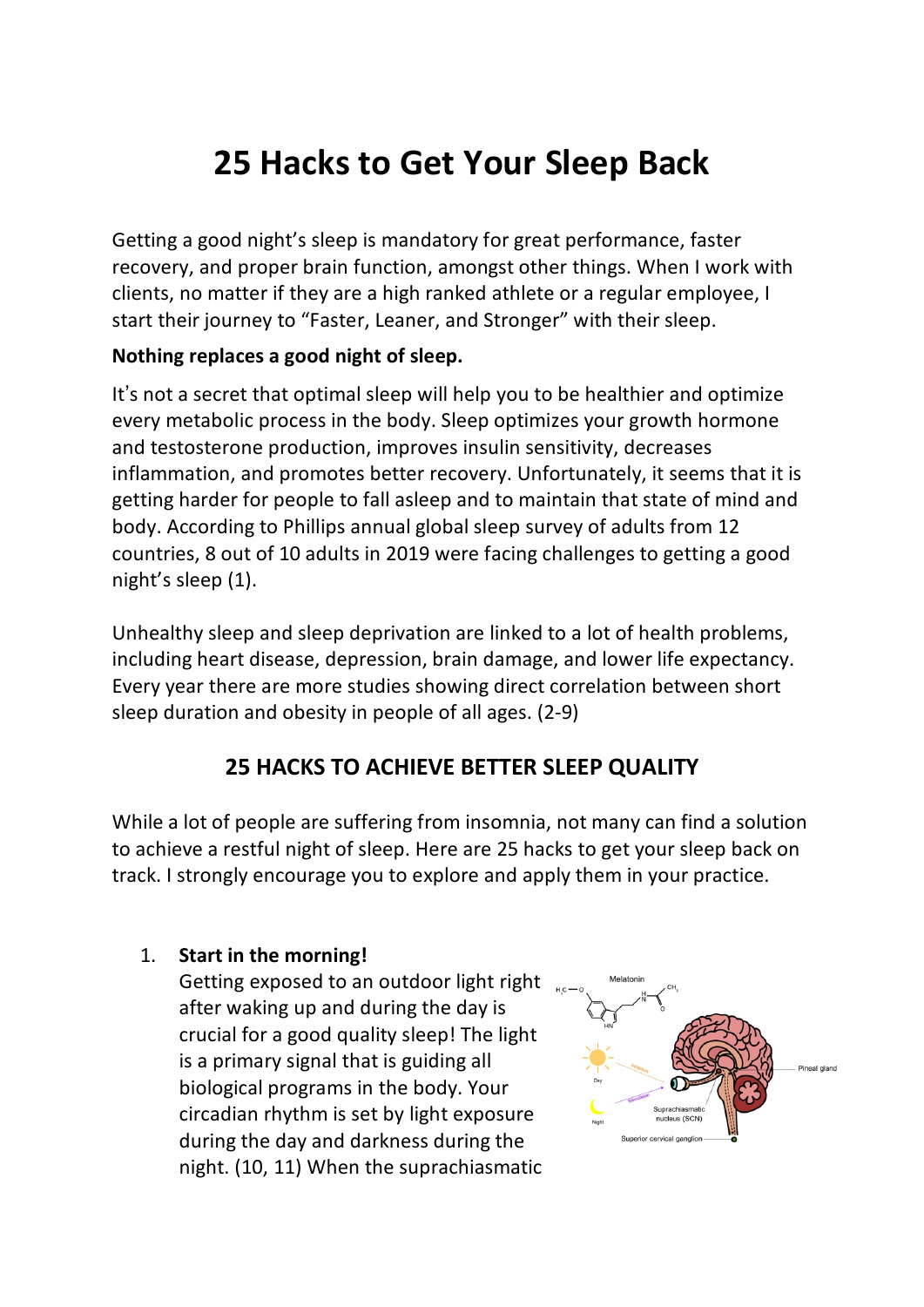nuclei (SCN), which is the master clock in the brain, receives that early morning light, it "tells" the whole body on the cellular level what time of the day it is. The outdoor light is important to get that morning cortisol spike and to properly shut down the melatonin production in the pineal gland. During the day, light intensities outside can reach illuminances up to 100,000 lux in direct sunlight and 25,000 lux in full daylight. Light intensities in a standard office are considerably lower and produce ~500 lux, which leads many people to a state of "light deficiency." Make sure to spend 20-30 min outdoor in the morning and as much as possible, but at least 30 minutes more during the day. Bluelight emitter gadgets can be useful during winter when it's harder to get outdoors and there are less natural light hours during the day.

#### 2. **No screens before bed!**

Exposure to short wave light (blue light) delays and suppresses melatonin production. One study on twelve healthy young adults showed that exposure to screen light at night delays melatonin production by 90 min. (12) Those individuals who used an iPad for reading before going to bed produced less melatonin, by as much as 50%, with an average delay of 1.5 hours. They also had significantly less rapid eye movement during the night and reported being more tired in the morning compared to those who read a book before sleep. If you can't avoid using electronic devices, blue light blocking glasses or applications like iris.com or f.lux are great options. However, I highly suggest to stay away from all gadgets for at least an hour before bed time.

#### 3. **Control indoor lighting**

Nowadays we're experiencing a lot less darkness within a 24-hour period of time than our ancestors. According to a 2011 study, room light (<200 lux) compare to dim light (<3 lux) suppresses melatonin production in 99% of the individuals. (13) Blue LED bulbs have a double harmful effect as they create short wavelength light, which is close to day light. As the sun sets, make sure to monitor your indoor lighting environment. Provide the spectrums of red, orange, and yellow colors to induce sleep and melatonin production. Dim your lights with dimmer switches and turn off unneeded lights. Blue light blocking bulbs, salt lamps, and candles do not affect melatonin production.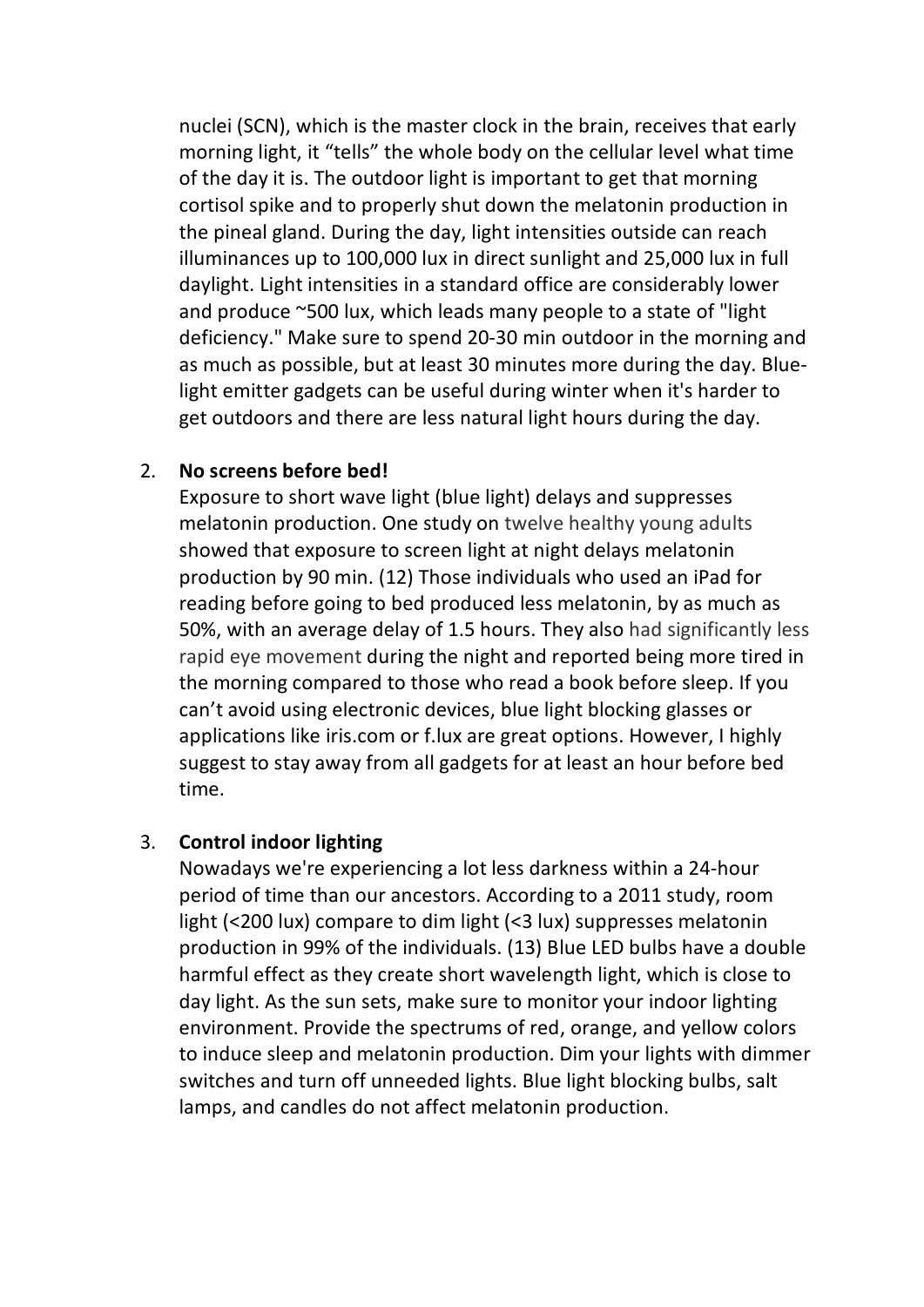#### 4. **Sleep in a cave**

The pineal gland releases greater amounts of melatonin when it is dark. Even a small amount of light at night can disrupt the circadian rhythm and melatonin production. (14) Your red blood cells (RBC) are sensitive to light and if you receive light on your skin, it will reduce the amount of melatonin secreted. Install cotton blackout curtains to block the light from outside. Remove all light sources, including light coming from TVs, alarm clocks, LEDs, fire alarm boxes, etc. Don't turn on lights if you get up to go to the bathroom. The tiniest light sources or just one pulse of light can suppress melatonin production, wake you up, and ruin your sleep pattern. Your bedroom should be as dark as a cave. Do a simple test: a few minutes after turning off the light, put your hand in front of your eyes, with your eyes opened, if you can see it, it's not dark enough.

#### 5. **Vitamin-D**

Optimum levels of Vitamin-D are crucial for good quality sleep. (15-17) Vitamin-D together with B vitamins and Choline are important components to produce sufficient amounts of acetylcholine. Acetylcholine is a neurotransmitter that helps with maintaining alertness during the day and allowing you to fall asleep and move through the various sleep stages at night. It's also part of what allows your body to be paralyzed during deep sleep. To optimize your Vitamin-D, I recommend to get regular sun exposure on large portions of your body. If for whatever reason you cannot be under the sun, consider taking vitamin D3+K2 supplements in a dose of 5,000- 10,000IU per day.

#### 6. **Set the right room temperature**

Most of us sleep in rooms that are too warm, which is neither healthy nor natural. When you sleep, your body's internal temperature drops to its lowest level about four hours after you fall asleep. Being overly warm or cold at night inhibits melatonin synthesis and affects sleep quality. A temperature between 60-68 degrees F (15.5-20 degrees C) has been found to be the optimal temperature for a restful sleep. If you are using AC at your home, make sure to give it a professional cleaning, as AC is a perfect host for mold, which will drastically increase your toxins exposure.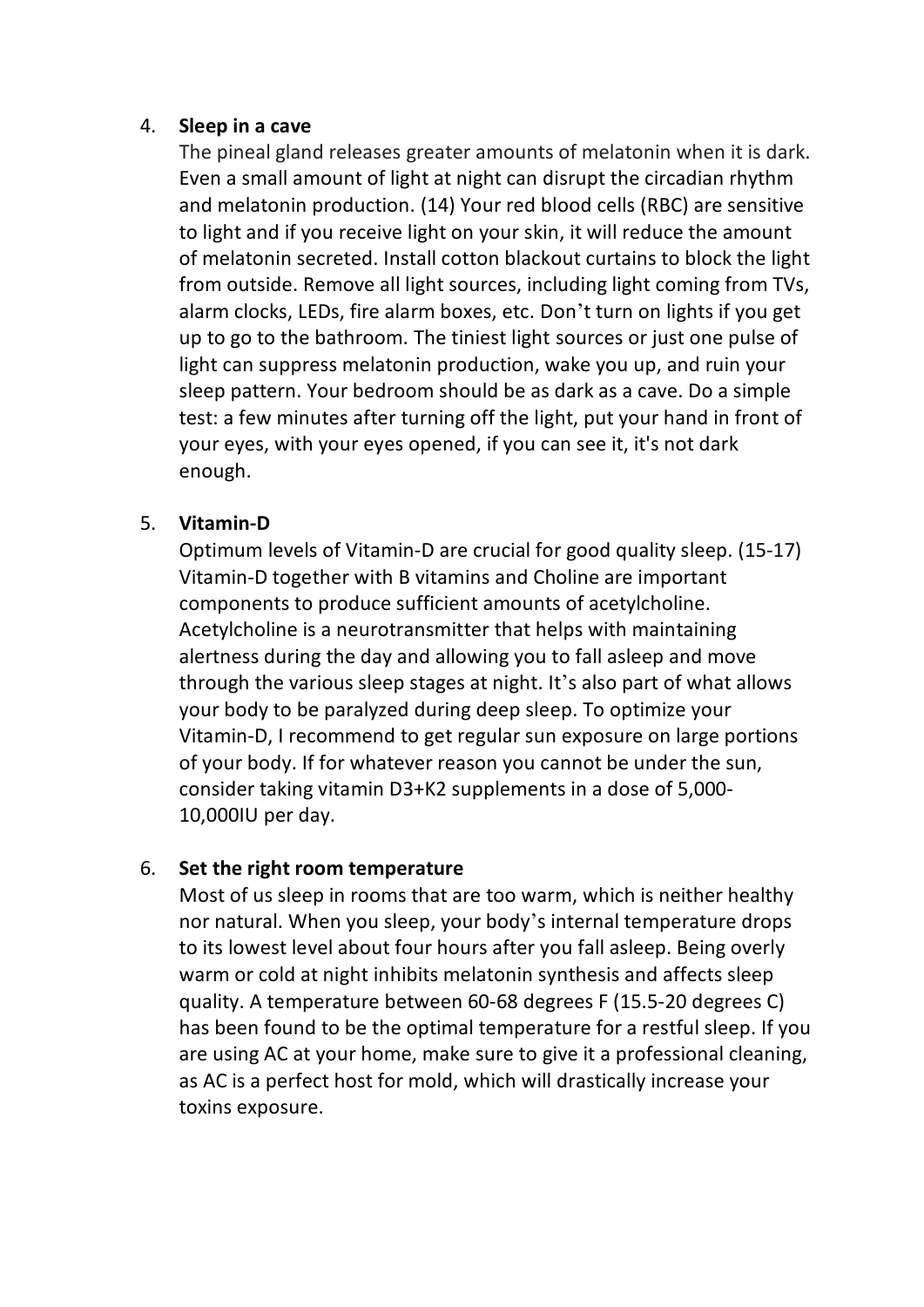#### 7. **Detoxify your environment**

Nowadays, the indoor environment often is much more polluted than the outdoor. If your bedroom has synthetic carpet, fake leather fabrics, paint, a mattress with a flame-retardant cover, and scented candles, you are more likely to have poor overnight recovery or experience sleep problems. Insomnia related to toxin exposure is genetically dependent. Very often from all family members only one will experience its severe effects. Females are generally more likely to experience a greater response to toxin exposure. Sleeping in a toxinfree bedroom is essential for everyone's proper recovery, as during the night our bodies go through a lot of detoxification and regenerating processes. Make sure to remove all synthetic materials and any artificial smells from the bedroom. Choose the right mattress and organic cotton bedding. Keep your home free of mold, as it affects the central nervous system (CNS), keeping your body in a constant "fight or flight mode." Books, plants, paper walls, carpets, and AC are favorite places for mold to grow. You can also clean the air in your bedroom before sleep with air-purifiers. The greatest quality air purifiers are Air Doctor and Austin Air.

#### 8. **Choose a non-toxic mattress**

People spend about 1/3 of their life in bed. When you think about this number, investing in a good sleep environment becomes nonnegotiable. Two factors to keep in mind when choosing the right sleeping place. First, you want to avoid metal, whether it is springs inside your mattress or a bed frame. It attracts more Electro Magnetic Field (EMF). Secondly, you want to be surrounded by 100% certified organic materials. Getting exposed to massive amounts of chemicals all night long for years is a recipe for disaster. Since the mid to late 60s, most mattresses have been made of polyurethane foam, a petroleumbased material that emits volatile organic compounds (VOC) that can cause respiratory problems and skin irritation. A lot of mattresses have cotton pesticides, glue solvents, and flame-retardant chemicals. Some memory-foam models have been found to emit 61 chemicals, including the carcinogens benzene and naphthalene. When it comes to a choice of your mattress spend time investigating it. What the mattress is made out of, how does it smell, what skin reactions do you get when touching it. Sheets made with formaldehyde, which include all permanent-press sheets, are also shown to cause insomnia. Invest in a high-quality organic cotton bedding that can absorb sweat and toxins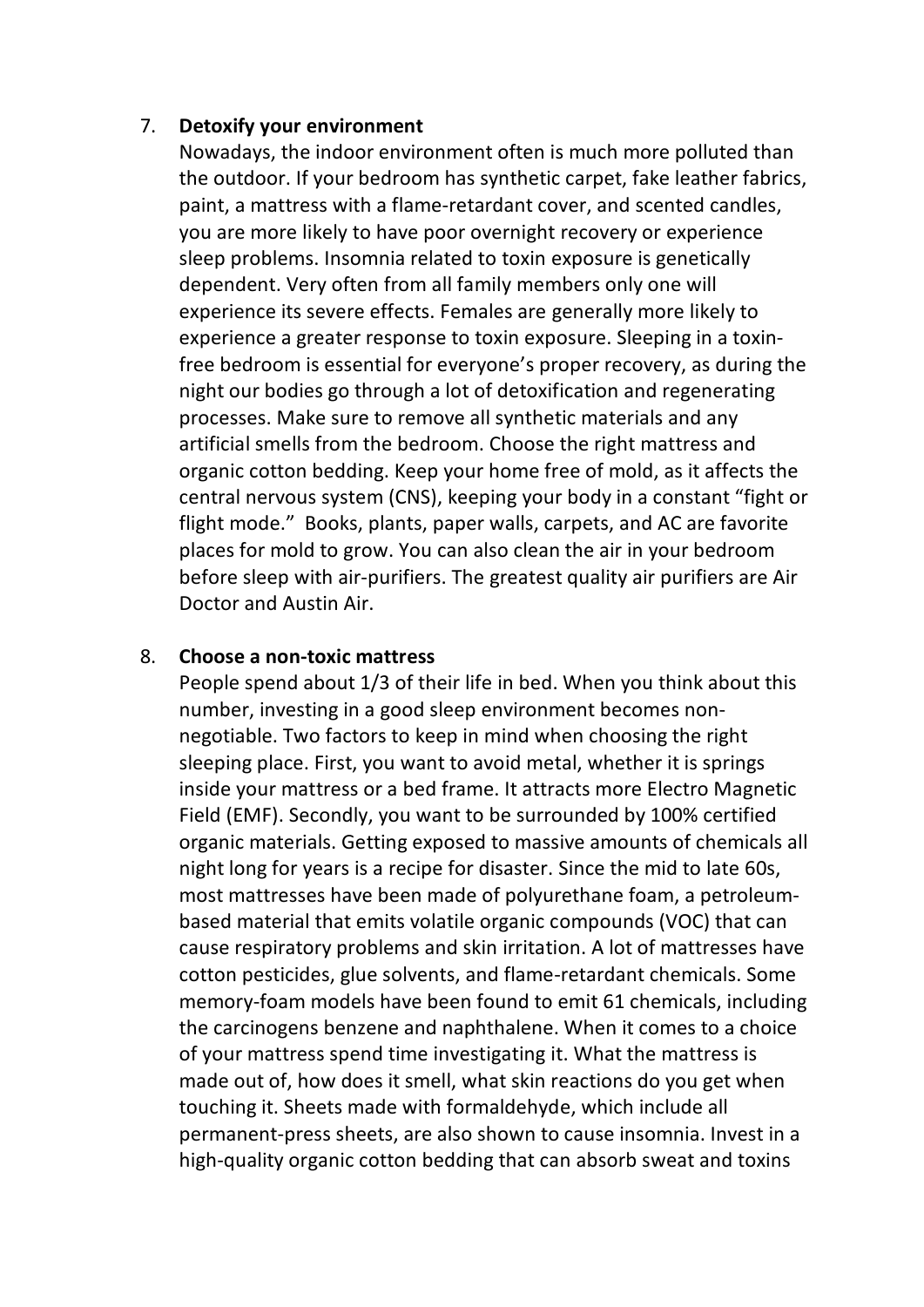that you release overnight.

#### 9. **Reduce EMF exposure**

One factor affecting people's sleep quality is the exposure to EMF. All electronics have electric and magnetic fields and radio frequencies. When you're connected to the Internet, your phone or computer are communicating with nearby cell towers or other electrical devices, which means they're also emitting low levels of radiation. When you have high EMF exposure, your body experiences micro-contractions all night long, which doesn't allow it to fully get into a parasympathetic state, in order to be able to detoxify, repair, and regenerate itself. According to the leading EMF expert, Brian Hoyer, (18) a typical bedroom will have voltage anywhere between 500 millivolts at the lowest and up to 15,000 millivolts. In order for your body to achieve a parasympathetic state your bedroom should have voltage below 30 millivolts. I highly suggest not to keep any electric or electronic devices in your bedroom, switch off your Wi-Fi router at night and if possible, shield your bedroom to protect yourself from foreign EMF exposure.

#### 10. **Keep a routine**

You may have a watch on your wrist and be aware of what time it is, but your organs and glands do not. If you go to bed later during the weekend, your organs and cells might miss what they should be doing during the sleeping time. The best way is to keep your bedtime exactly the same whether it is a weekend or a weekday, so your body can follow the same routine and do all processes accordingly, including the time of melatonin release.

#### 11. **Increase GABA**

GABA is short for gamma aminobutyric acid, which is your most major relaxing neurotransmitter. Normalization of GABA levels in the brain leads to a reduction of stress, anxiety, nervousness, and depression, and an improvement in insomnia symptoms, resulting in a more restful night's sleep. Supplementation with Magnesium Threonate, Theanine, Chamomile extract, Valerian root, and Taurine promote relaxation and enhance GABA production. GABA supplementation has been widely used, however it does not affect GABA levels in the brain, as the molecule of GABA is unable to cross a healthy blood-brain barrier. (19) Having optimal levels of magnesium is crucial for GABA production.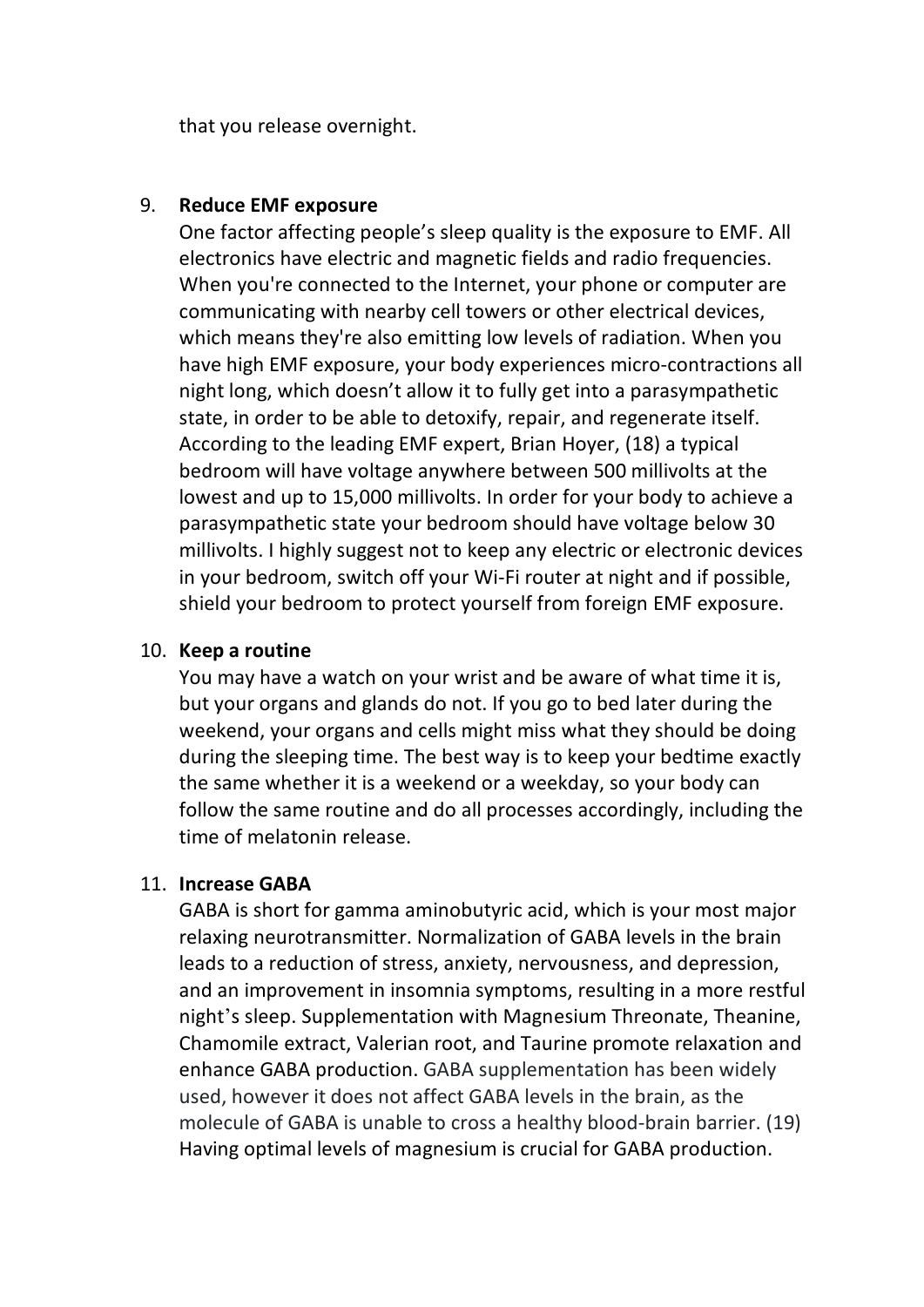#### 12. **Optimize Magnesium levels**

Magnesium plays an important role in muscle relaxation and calming the nervous system. It has been labeled as" the most powerful relaxation mineral available" by experts such as Dr. Mark Hyman. *(20- 23)* People who are magnesium deficient often experience migraines, muscle twitching, high blood pressure, interrupted sleep, and insomnia. In many clinical trials most of those symptoms were successfully treated with magnesium supplementation. For optimal levels of magnesium, I suggest you take between 1,200-2,400mg of elemental magnesium for females and 2,400-4,000mg for males daily. Magnesium Glycinate from NutriDyn, Magnesium Buffered Chelate from DFH, or Synermag from ATP are the best options for lunch and dinner intake. Take Magtein from NutriDyn, Mind Mag from ATP, or Neuromag from DFH before bed to relax your CNS. Applying topical magnesium directly on your skin and taking baths with Epsom salt are other great ways to provide muscle relaxation and increase levels of this crucial mineral.

#### 13. **Magnesium baths**

Having a warm bath followed by exposure to a cooler environment has been shown to improve sleep quality, (24) Adding Epsom salts (magnesium sulfate) to a bath can enhance the relaxation effect. Add 2-3 cups to the bath and soak for 20 min or more. The magnesium and sulfate is easily absorbed through the skin (25) and helps to improve blood flow and relax muscles and extremities. If a bathtub is not available, a footbath can be another option to increase magnesium levels and help to relax before bed.

#### 14. **Exercise regularly**

Any type of exercise from walking to resistance training has a positive effect on sleep quality and quantity. (26) According to scientists, it helps people to fall asleep faster and spend more time in a deep sleep. However, avoid doing high intensity training close to bed time as it might wire your CNS and prevent you from falling asleep. (27)

#### 15. **Essential oils**

Oils like roman chamomile or lavender, are excellent for relieving stress and anxiety and promoting sleep. Apply a drop or two of these essential oils on temples, wrists, or neck before bedtime.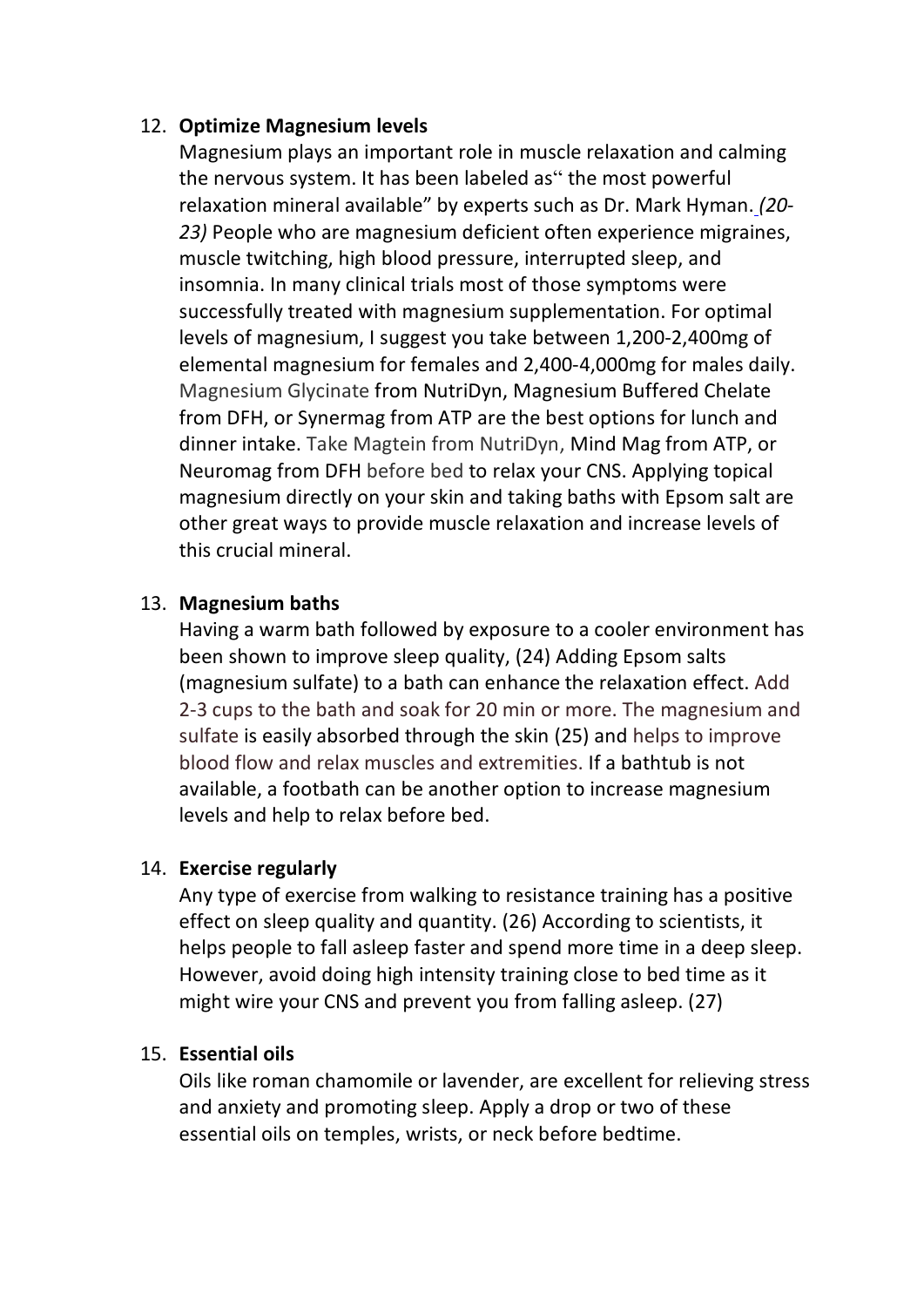#### 16. **Address adrenal fatigue**

People with adrenal fatigue have low energy levels due to insufficient amounts of cortisol production. Even though it sounds paradoxical, they cannot stay asleep at night. Low cortisol levels cause inability to properly regulate blood sugar. In order to mobilize glucose levels while being asleep the body will release epinephrine and norepinephrine. These substances play an important role in your body's fight or flight response, which means they will naturally wake you up. Depending on the type of stress, you can address this condition with different nutrients, herbs, and adaptogens.

#### 17. **Cut out caffeine**

Caffeine is the most common brain-boosting substance used and abused. Its chronic usage in our society is often related to adrenal issues. The half-life of caffeine is six hours, which means a good majority of it will stay in your system many hours later. Any consumption after 2pm is likely to interfere with sleep. People who don't metabolize caffeine efficiently, will feel the effect much longer. Be aware that some medications contain caffeine as well (fat burner pills are one of them).

#### 18. **Avoid drinking alcohol**

While alcohol may help you relax and fall asleep faster, it will negatively affect the sleep quality. According to the study it reduces the total amount of REM sleep, increases sleep disruption in the second part of the night, and leaves you feeling tired in the morning. (28) Since alcohol is a potent muscle relaxant, it can also increase your risk of snoring, leading to sleepiness and difficulty concentrating during the day.

#### 19. **Don't eat close to bed time**

A common cause of waking up at the beginning of the night is a big meal or meal high in refined carbohydrates. It spikes insulin production after the food, causing hypoglycemia or low blood sugar at night. When you have low blood sugar, the body releases cortisol to lift it up, which therefore naturally wakes you up. Don't eat at least three hours before going to sleep. And don't be afraid of being catabolic. In fact, if you want to get lean faster, make 16-hour fasting windows overnight.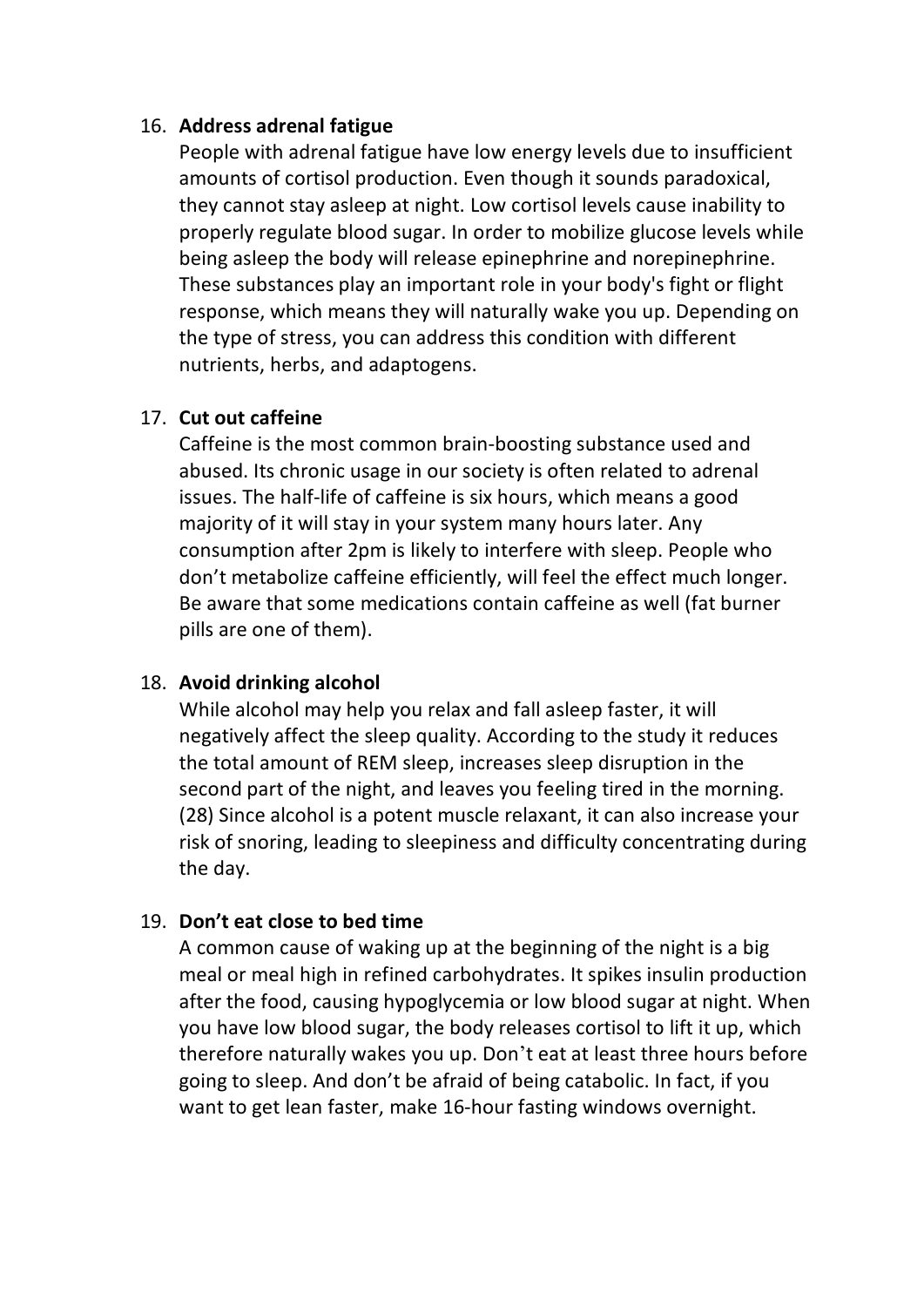#### 20. **Increase serotonin**

Including complex carbohydrates, like rice, beans, or potatoes with your dinner will decrease cortisol and increase the production of Serotonin. This neurotransmitter of happiness and wellbeing plays an important role in sleep. Serotonin is one of the precursors to melatonin. It is involved in the sleep-wake cycles and the body's internal clock. People with low serotonin levels have lower levels of melatonin and experience poor quality sleep. A high protein diet is important for serotonin synthesis. Supplementing with 5-HTP and B vitamins can also help with serotonin production.

#### 21. **Improve gut health**

There is strong evidence showing that the gut microbiome not only affects the digestive, metabolic, and immune functions but also regulates sleep and mental states through the microbiome-gut-brain axis. (29-31) On top of that, approximately 80% of serotonin is produced in the gastrointestinal tract. People with irritable bowel syndrome, SIBO, and dysbiosis are more likely to experience sleep issues. Supplementing with probiotics and prebiotic fiber shows an improvement in sleep and decreases the time that it takes to fall asleep even under stressful circumstances. (32, 33) However, if you are diagnosed with SIBO you should avoid using probiotics and fiber until you fix the condition.

#### 22. **Be grateful**

Changing the quality of your thoughts right before going to bed is a great way of improving your sleep. All you need is a pen and paper. (34) Every day, before going to bed, list at least three things you are grateful for. This simple exercise has a powerful calming effect and makes your life more enjoyable. (35)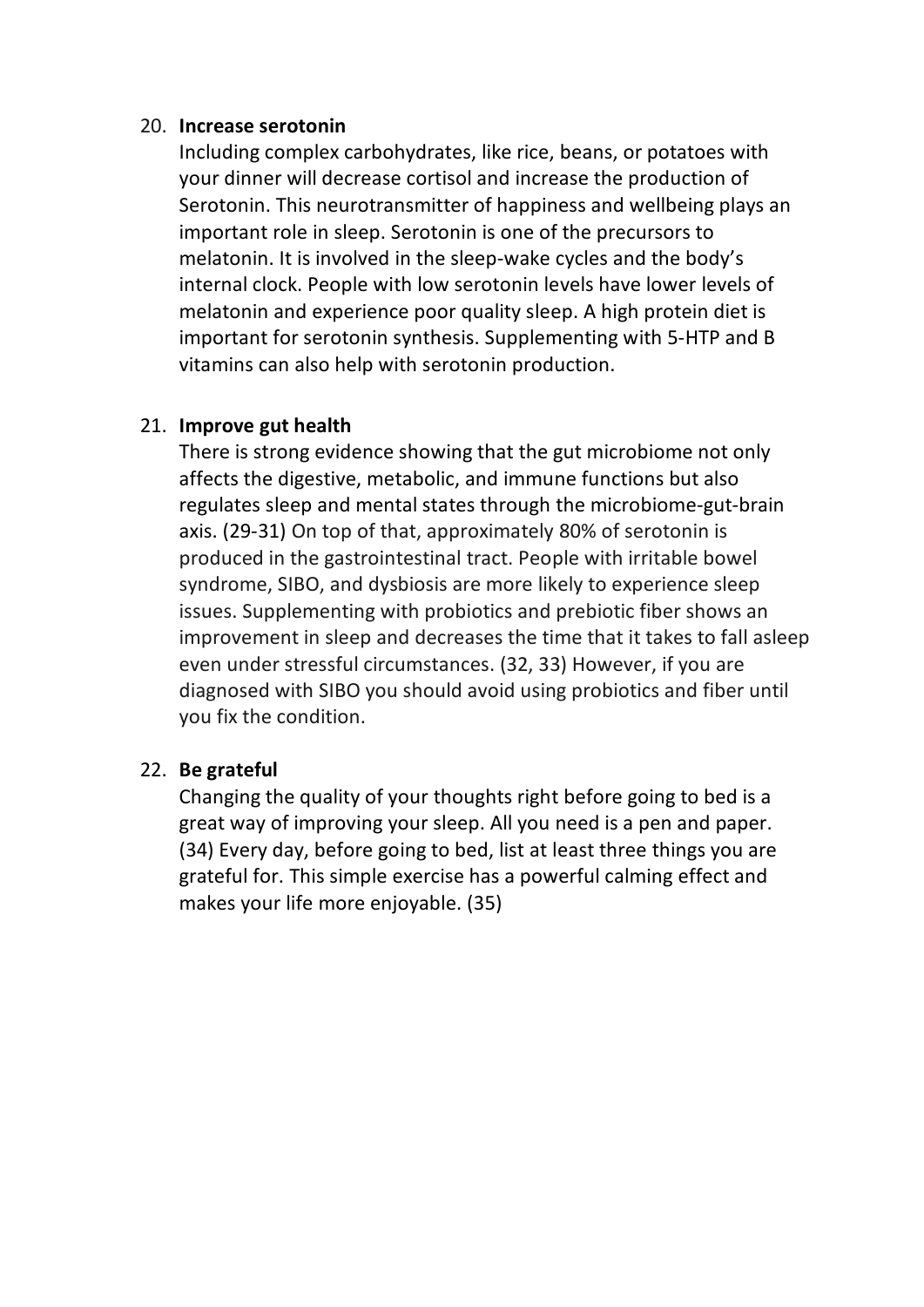#### 23. **Listen to music**

Music has a direct effect on the parasympathetic nervous system, which helps your body relax and prepare for sleep. (36, 37) Music has the power to slow your heart rate and breathing while also lowering blood pressure. Listening to relaxing music, classical music, or music with sounds of nature before bed can help you fall asleep faster, wake up less during the night, and feel more rested in the morning. Look for a rhythm of about 60 to 80 beats per minute (BPM), which you can easily find among classical music.

# 24. **Melatonin supplementation**

Supplementing with melatonin can be very useful if you are experiencing jet-lag, working shifts, or facing a very stressful period in your life. I recommend melatonin supplementation only for the short term, a maximum of one week. As natural production of this powerful antioxidant declines gradually over the life-span, people over 60 might benefit from continuous supplementation.

#### 25. **Practice relaxation techniques**

Meditation, yoga, breathing, and tapping techniques reduce cortisol and anxiety and increase the parasympathetic tone of the CNS. According to several studies these practices increase production of the calming neurotransmitter, GABA, in the brain. (38-40)

Introduce these guidelines into your life and enjoy restful sleep, better health, and great recovery!

## **References:**

(1) Philips global sleep survey shows we want better sleep, but only if it comes easily https://www.philips.com/a-

w/about/news/archive/standard/news/press/2019/20190307-philips-globalsleep-survey-shows-we-want-better-sleep-but-only-if-it-comes-easily.html

(2) Mechanisms of sleep deprivation-induced hepatic steatosis and insulin resistance in mice

https://journals.physiology.org/doi/full/10.1152/ajpendo.00072.2018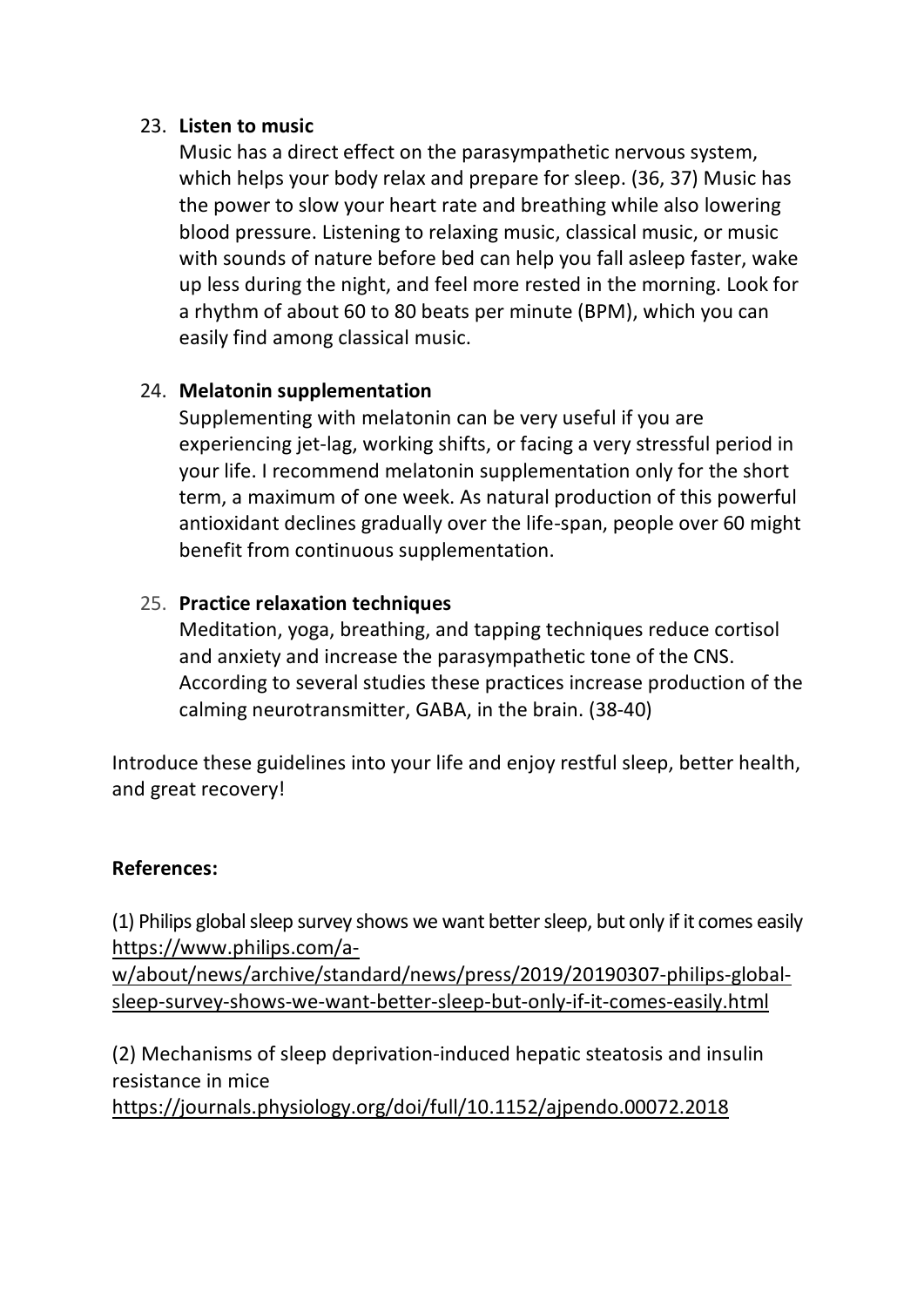(3) Sleep Debt and Obesity https://pubmed.ncbi.nlm.nih.gov/25012962/

(4) How Sleep Loss Adds to Weight Gain https://well.blogs.nytimes.com/2013/08/06/how-sleep-loss-adds-to-weightgain/

(5) Insufficient sleep raises type 2 diabetes risk in children https://www.medicalnewstoday.com/articles/318991#Just-1-hour-less-ofsleep-raises-risk

(6) Sleep duration is associated with body fat and muscle mass and waist-toheight ratio beyond conventional obesity parameters in Korean adolescent boys.

https://www.ncbi.nlm.nih.gov/pubmed/28220585

(7) Lack Of Deep Sleep May Increase Risk Of Type 2 Diabetes https://www.sciencedaily.com/releases/2008/01/080101093903.htm

(8) Patel SR, Hu FB. Short sleep duration and weight gain: a systematic review. Obesity (Silver Spring). 2008 Mar;16(3):643-53. doi: 10.1038/oby.2007.118. Epub2008 Jan 17. Review. PubMed PMID: 18239586; PubMed Central PMCID: PMC2723045.

(9) Patel SR, Malhotra A, White DP, Gottlieb DJ, Hu FB. Association between reduced sleep and weight gain in women. Am J Epidemiol. 2006 Nov 15;164(10):947-54. Epub 2006 Aug 16. PubMed PMID: 16914506; PubMed Central PMCID:PMC3496783.

(10) Circadian rhythm https://www.nigms.nih.gov/education/fact-sheets/Pages/circadianrhythms.aspx

(11) The effect of light on human circadian rhythms, sleep and mood https://www.ncbi.nlm.nih.gov/pmc/articles/PMC6751071/

(12) Evening use of light-emitting eReaders negatively affects sleep, circadian timing, and next-morning alertness https://www.pnas.org/content/112/4/1232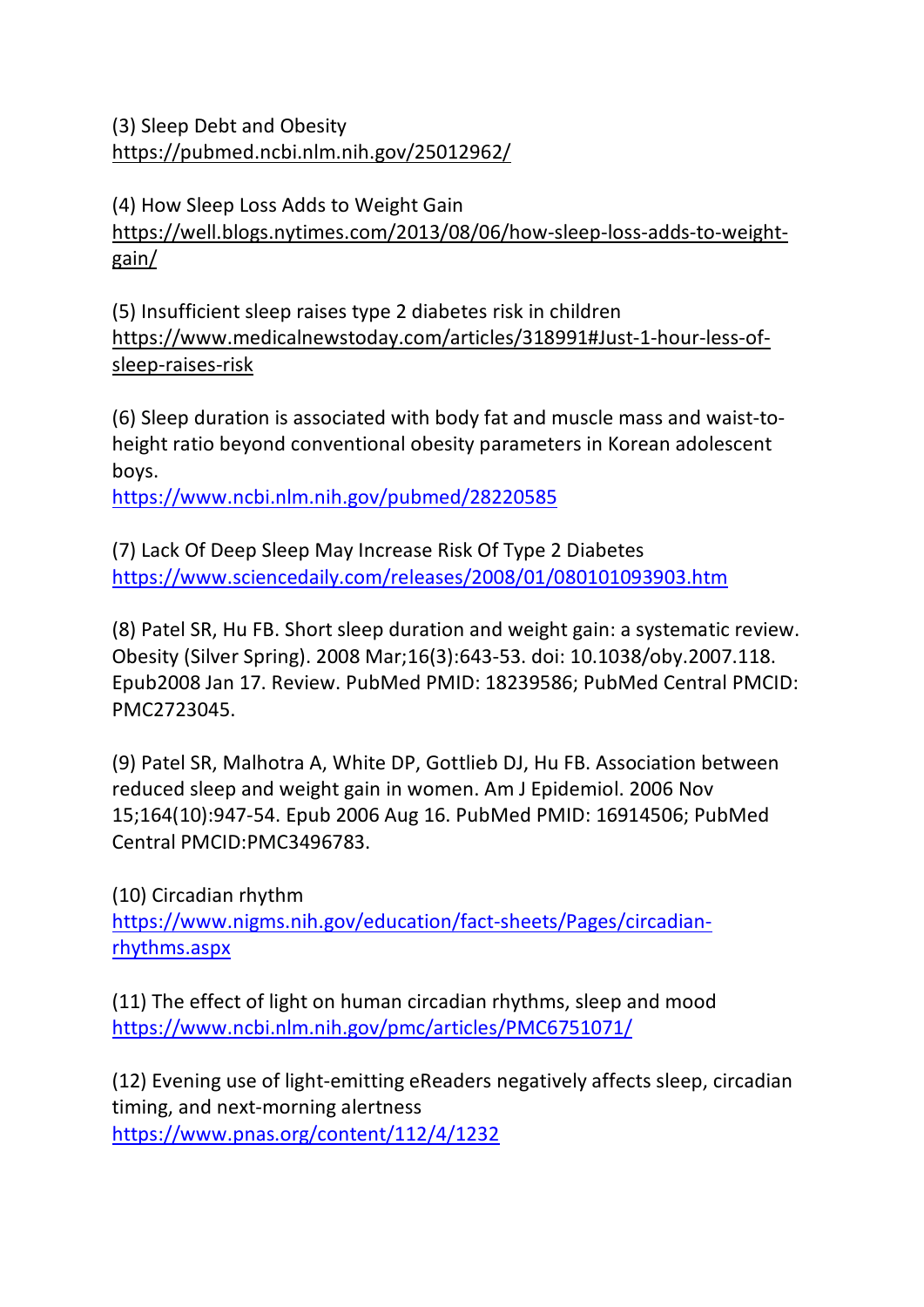(13)Exposure to Room Light before Bedtime Suppresses Melatonin Onset and Shortens Melatonin Duration in Humans https://www.ncbi.nlm.nih.gov/pmc/articles/PMC3047226/

(14) http://www.ncbi.nlm.nih.gov/pubmed/23929553

(15) The world epidemic of sleep disorders is linked to vitamin D deficiency. https://www.ncbi.nlm.nih.gov/pubmed/22583560

(16) The Importance of Vitamin D and B5 for Optimal Sleep https://articles.mercola.com/sites/articles/archive/2020/03/01/gominakvitamin-d.aspx

(17)Sleep and Vitamins https://drgominak.com/sleep/vitamin-d-hormone/

(18) https://shieldedhealing.com

(19) Blood-brain barrier to  $H^3$ - $\gamma$ -aminobutyric acid in normal and amino oxyacetic acid-treated animals

*https://www.sciencedirect.com/science/article/abs/pii/002839087190013X?vi a%3Dihub*

(20) Nielsen, Forrest H., LuAnn K. Johnson, and Huawei Zeng. "Magnesium supplementation improves indicators of low magnesium status and inflammatory stress in adults older than 51 years with poor quality sleep\*." https://www.ncbi.nlm.nih.gov/pubmed/21199787

(21) Held K, Antonijevic IA, Künzel H, et al. Oral Mg(2+) supplementation reverses age-related neuroendocrine and sleep EEG changes in humans. https://www.ncbi.nlm.nih.gov/pubmed/12163983

(22) Abbasi B, Kimiagar M, Sadeghniiat K, et al. The effect of magnesiumsupplementation on primary insomnia in elderly: A double-blind placebo-controlle clinical trial. https://www.ncbi.nlm.nih.gov/pubmed/23853635

(23) Durlach J, Pagès N, Bac P, Bara M, Guiet-Bara A. Biorhythms and possible central regulation of magnesium status, phototherapy, darkness therapy and chronopathological forms of magnesium depletion.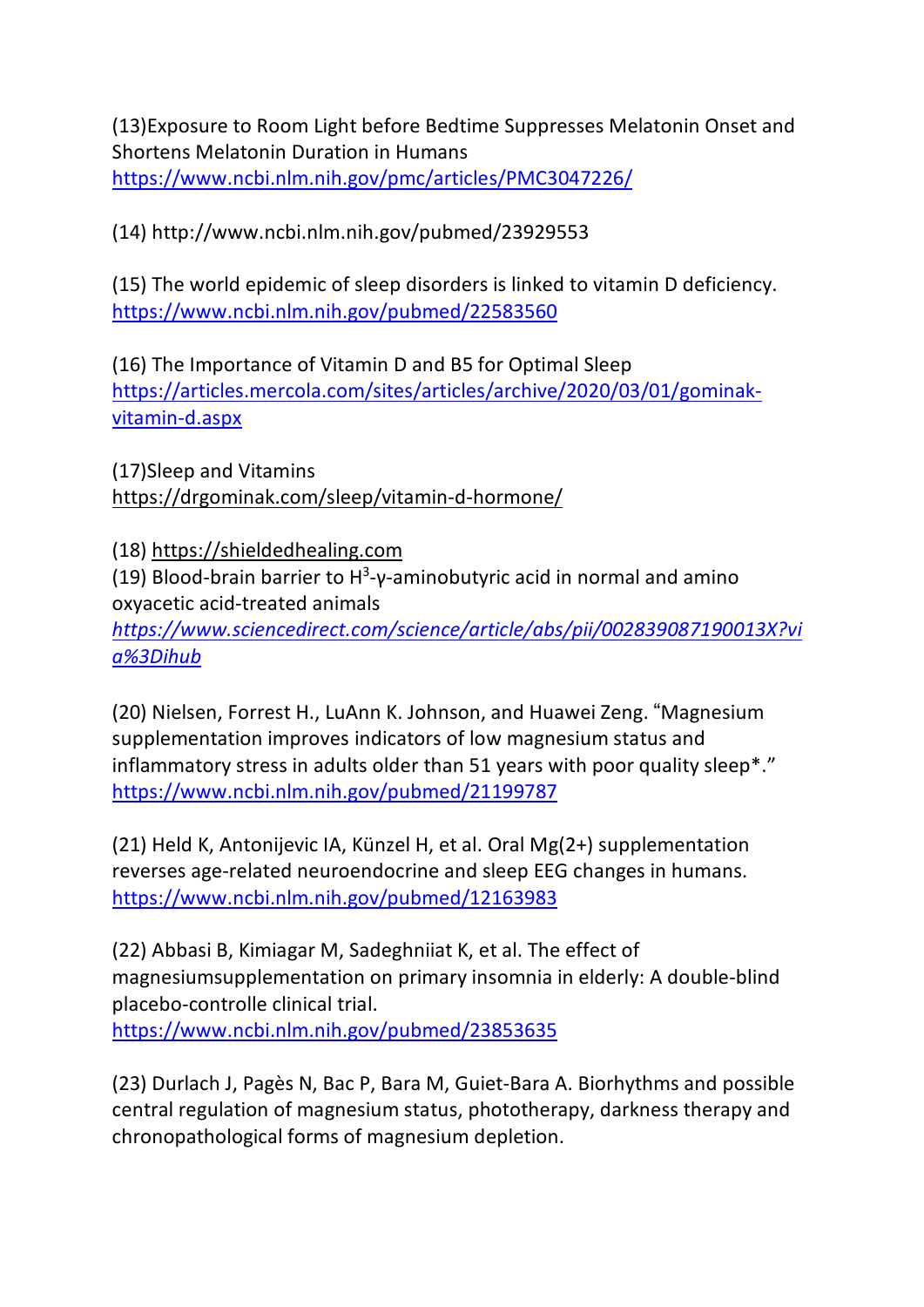https://www.ncbi.nlm.nih.gov/pubmed/12030424

(24) Nighttime Drop in Body Temperature: A Physiological Trigger for Sleep Onset?" *Sleep* 20.7 (1997): 505-11. Web. http://www.ncbi.nlm.nih.gov/pubmed/9322266

(25) 6 Reasons Why 'The Doctor to the Stars ' Recommends Soaking in Epsom Salt

https://www.epsomsaltcouncil.org/health/6-reasons-to-soak-in-epsom-salt/

(26) Exercise as a Treatment to Enhance Sleep https://journals.sagepub.com/doi/abs/10.1177/1559827610375532

(27)Does exercising at night affect sleep? https://www.health.harvard.edu/staying-healthy/does-exercising-at-nightaffect-sleep

(28) Alcohol and sleep I: effects on normal sleep. https://www.ncbi.nlm.nih.gov/pubmed/23347102

(29) The Role of Microbiome in Insomnia, Circadian Disturbance and Depression https://www.ncbi.nlm.nih.gov/pmc/articles/PMC6290721/#s5title

(30) Gut microbiome diversity is associated with sleep physiology in humans https://www.ncbi.nlm.nih.gov/pmc/articles/PMC6779243/

(31) From gut dysbiosis to altered brain function and mental illness: mechanisms and pathways https://www.ncbi.nlm.nih.gov/pmc/articles/PMC4879184/